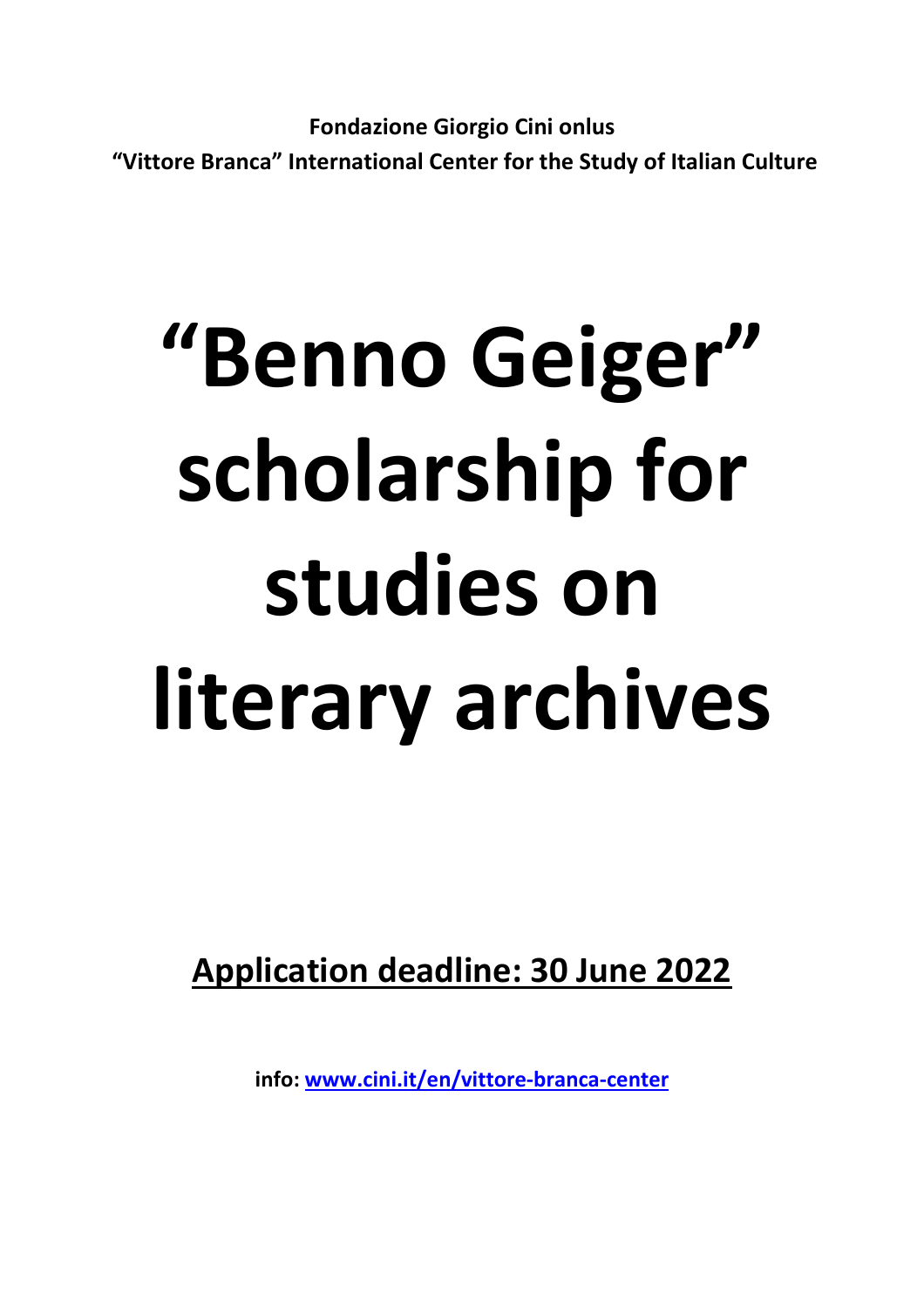# ANNOUNCEMENT OF RESIDENTIAL SCHOLARSHIP FOR THE PURPOSE OF STUDYING THE "BENNO GEIGER" ARCHIVE OR OTHER LITERARY ARCHIVES AT THE FONDAZIONE GIORGIO CINI

#### PERIOD OF RESIDENCE: OCTOBER 2022 – OCTOBER 2023

### Application deadline: 30 June 2022

The Fondazione Giorgio Cini offers one 3-month residential scholarship to enable studies focused on the Benno Geiger Archive, held at the Fondazione Library on the Island of San Giorgio Maggiore, Venice, as well as on other literary archives.

The scholarship is in accordance with Elsa Geiger Ariè's will and is associated with the "Premio Letterario Benno Geiger per la Traduzione Poetica", an annual poetry translation prize, set up to commemorate her father.

#### ELIGIBLE CANDIDATES

The 3-month residential scholarship (not extendable) is offered to Italian and international  $1$ graduates, postgraduates and postdoctoral researchers who must not be over 40 on 30 June 2022. The scholarship must be associated with a research residency at the "Vittore Branca" International Center for Studies of Italian Culture between October 2022 and October 2023.

The residential scholarship is structured as follows:

- a gross sum<sup>2</sup> of 3,100 euros as a contribution to general expenses, travel and board, paid at the end of the residency period by wire transfer only;
- accommodation free of charge for three months in the Vittore Branca Center Residence on the Island of San Giorgio Maggiore and free use of the Vittore Branca Center facilities.

<sup>&</sup>lt;sup>1</sup> Please note that every international student shall have a CODICE FISCALE (Italian tax code) in order to receive the scholarship.

<sup>&</sup>lt;sup>2</sup> Article 50, clause 1, letter c) of the Testo Unico delle Imposte sui Redditi includes among incomes considered to be similar to those of employed labor "sums paid by anyone in the form of a scholarship, check, prize or subsidy for the purposes of study or professional training, if the beneficiary is not bound by relations of regular employment to the provider of funds" (tax law in force as of this scholarship issue date). The net sum paid will thus vary according to the overall tax situation of the recipient of the payment.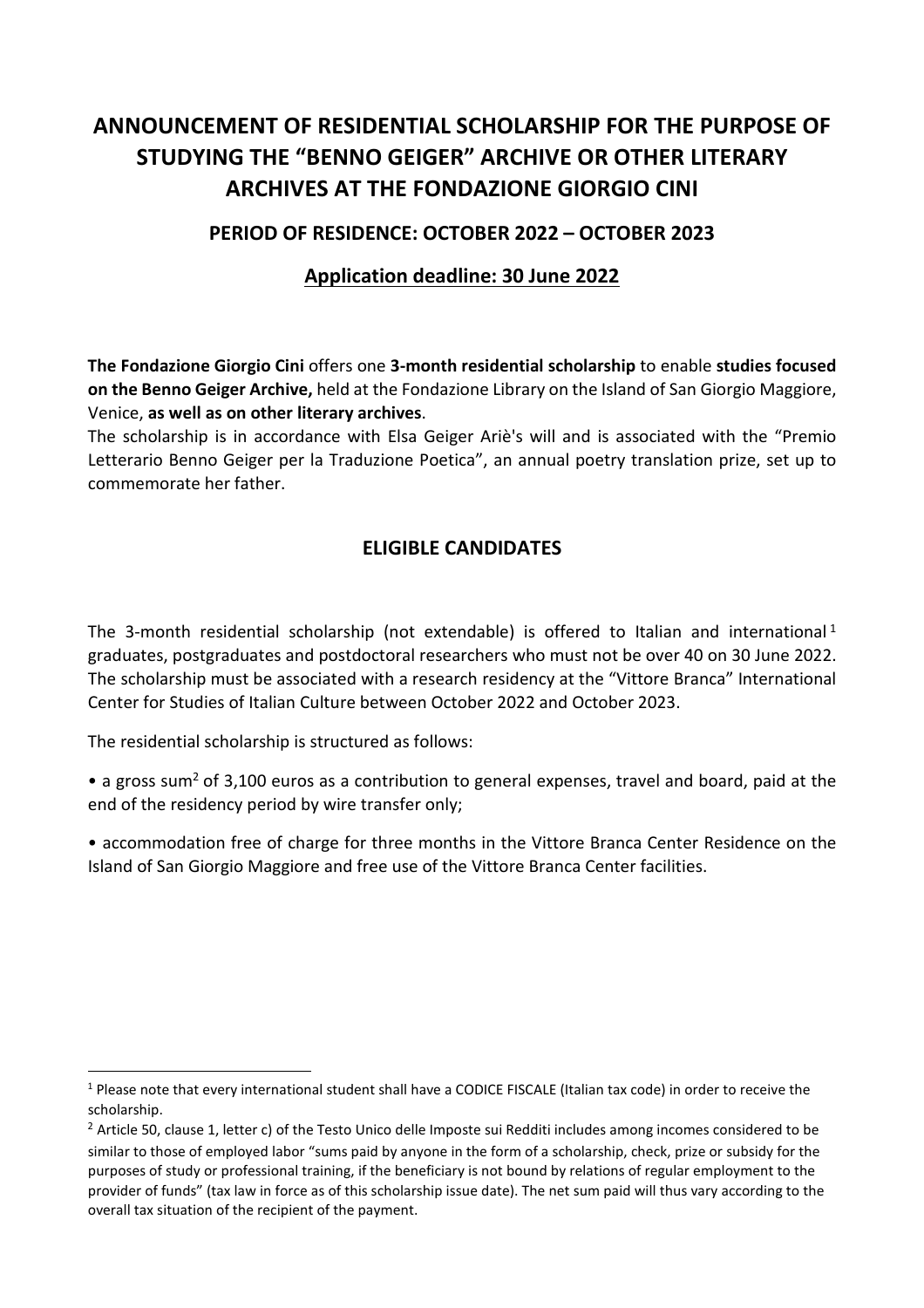#### HOW TO APPLY AND SELECTION

Candidates shall send their scholarship application, complete with the required documents (see below), in digital form to: premiogeiger@cini.it

Applications must be sent by June 30, 2022 with the following enclosed documents:

- application form (https://www.cini.it/en/vittore-branca-center)

- degree certificate(s) with marks for individual exams, or an equivalent or superior qualification;

- copy of a degree dissertation (for PhD students) or doctorate thesis (for post-doc researchers) and copies of any other relevant academic works;

- curriculum vitae, including knowledge of languages;

- research topic and a description (around 1,500 words) of the study program that the candidate will follow, specifying aims, time scale, and materials and documents to be consulted at the Fondazione Giorgio Cini;

- 2 reference letters from professors and scholars who supervise or have supervised the candidate, on headed notepaper of the relevant university or institution.

Scholarship applications must be sent by June 30, 2022.

The scholarship winner will be selected by the Geiger Prize Jury at its meeting in September 2022.

Both positive and negative results of the assessment of the scholarship applications will be communicated to each applicant by the Secretariat.

Anyone who has already been awarded with a "Benno Geiger" scholarship is not eligible to re-apply, whereas those who have applied but received no scholarship can apply again both for the "Benno" Geiger" scholarship as well as other scholarships offered by the Fondazione.

#### WHAT THE VITTORE BRANCA CENTER HAS TO OFFER

The Vittore Branca International Center for the Study of Italian Culture offers the opportunity for interdisciplinary exchanges with fellow scholars attending the Center as well as with the academic community at the Fondazione Giorgio Cini.

Facilities and benefits include:

a) Libraries and Photo Library at the Fondazione Giorgio Cini, specialized in art history, Venetian history, literature, music, dance, drama and early printed books, compared civilization and spiritualities. Vittore Branca Center scholars can enjoy advice by specialists and the possibility of borrowing books.